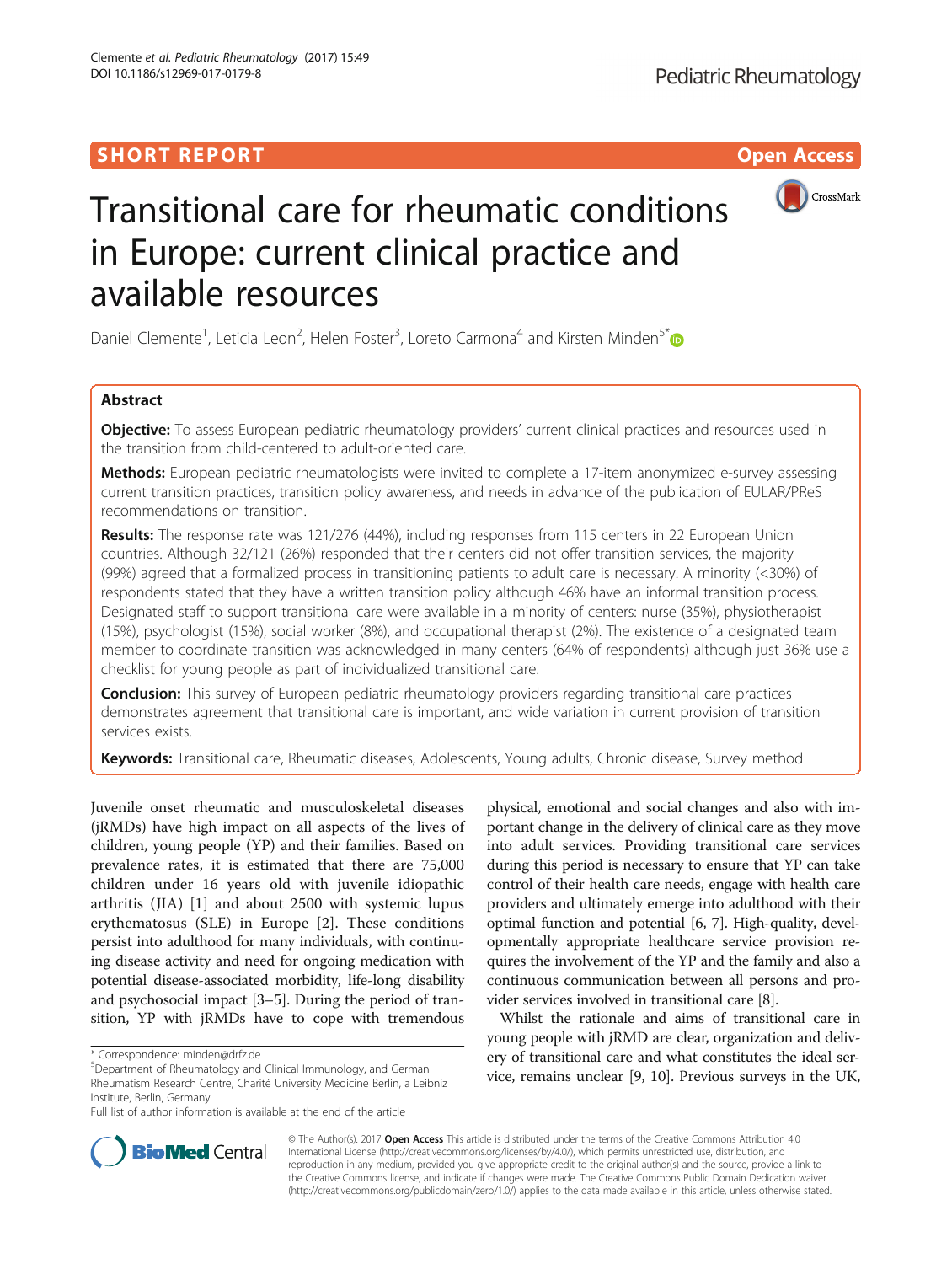North America and Europe [\[11](#page-5-0)–[13](#page-5-0)] have demonstrated variable provision of care and resources, unmet education and training needs for health care providers, and the need for guidance on the process. This state of play facilitated the drive for the EULAR/PReS working party for transitional care to be set up in 2014 with subsequent published recommendations [\[14\]](#page-5-0). The purpose of our survey was to assess as a baseline, the European pediatric rheumatology providers' transition practices and resources in advance of the EULAR/PReS recommendations for transition being widely available.

## Methods

European pediatric rheumatologists were invited to complete an anonymized 17-item e-survey assessing their current transition practice. The questionnaire was developed by the authors (DC, LL, HF, LC, KM) after a systematic literature review and critical appraisal of transitional care programs in rheumatology [[10\]](#page-5-0) and two face-to-face meetings of the EULAR/PReS working party for transitional care [[14\]](#page-5-0). Items were included that enquired about current transition practices, agreed key elements of transition programs and available resources (see Additional file [1\)](#page-4-0). For comparability reasons, items 1 to 3 were matched with questions of the North-American CARRA survey by Chira et al. [\[12](#page-5-0)]. The survey was distributed by the Coordinating Centre of PRINTO (Pediatric Rheumatology INternational Trials Organisation) via SurveyMonkey© to the PRINTO directors of all PRINTO centers in 25 European Union countries. PRINTO is an international network of academic, clinical centers actively engaged in the research/clinical care of children and adolescents with pediatric rheumatic diseases. One reminder was sent to increase the response rate. The questionnaire included items about the transitional care service, staffing, process and resources. The e-survey was piloted by the authors to optimize clarity and ease of administration online.

The study was conducted in cooperation with PRINTO. We did not collect personal identifiable information, such as telephone numbers, names of individuals or institutions,

or addresses. The survey respondents voluntarily participated in the study giving their consent to data collection for the purpose of scientific research.

Descriptive statistics are presented and where possible the results were compared with the North American 2014 survey [[12\]](#page-5-0) using proportions z test statistical analysis, assuming independence of the two cohorts and  $\alpha$  = 0.01, given the multiple comparisons being made [[15, 16\]](#page-5-0). The responses of rheumatology centers from different levels of care were compared by the chi-squared test. The 99% CI of the difference between surveys is provided.

# Results

## Respondent demographics and characteristics

The link to the survey was e-mailed to pediatric rheumatologists ( $n = 276$ ) from PRINTO centers in 25 European Union countries in April 2016. Of these, 121 responded (44% response rate), representing 115 centers in 22 countries, and thus much of the European Union. Exceptions were Bulgaria, Estonia and Lithuania from whom no responses were received, and Cyprus, Malta and Luxemburg which do not currently have PRINTO centers. The 115 centers who responded correspond to 88% of the PRINTO centers currently listed on the PRINTO-website in those 22 countries. These represent centers with a special interest in research and potentially more likely to have an interest in transition. Most respondents ( $n = 60$ ; 49%) work in a universityaffiliated practice, 39% ( $n = 47$ ) in a designated children's hospital, 4% ( $n = 5$ ) in private practice and 7%  $(n = 8)$  in other settings.

# Transition policy, staff involved, tools and resources

Most ( $n = 120$ ; 99%) respondents regarded a transition policy as being necessary for good clinical practice. The majority stated that they follow an informal transitional care with only one in four centers having a written transition policy (Table 1). Most rheumatology centers (respondents  $n = 88$ ; 73%) regularly offer transition services for YP with rheumatic diseases, with a wide range of

Table 1 Current transition policies at the respondents' units

| Regarding transition policies*                                                                                              | Number | Percent |
|-----------------------------------------------------------------------------------------------------------------------------|--------|---------|
| We have a written transition policy, which we follow most of the time.                                                      | 29     | 23.9    |
| We have a written transition policy, but we do not follow it most of the time.                                              | 4      | 3.3     |
| We do not have a written transition policy, but follow a fairly standard, informal procedure in transitioning our patients. | 56     | 46.2    |
| We are working on developing a transition policy, but do not yet have one formalized.                                       | 21     | 17.3    |
| We do not have a transition policy, but are interested in developing one.                                                   | 10     | 8.2     |
| I do not think that a transition policy is necessary at this point.                                                         |        | 8.      |
| I have not given it much thought.                                                                                           | 0      |         |

\*Percent obtained from 121 affirmative responses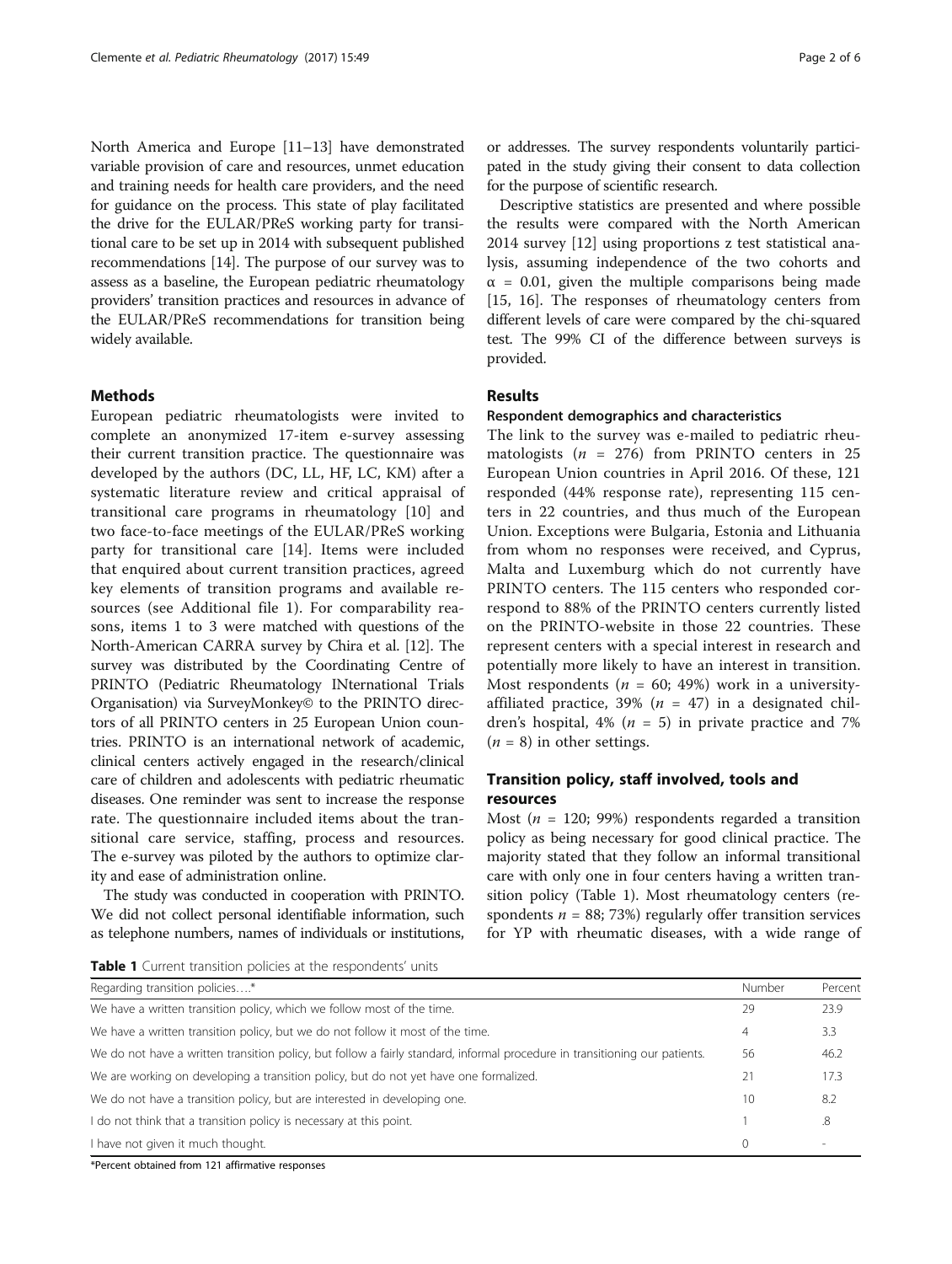health professionals involved including pediatric and adult rheumatologists and nurses being most common (Table 2). There is a designated staff member who has primary responsibility for coordinating transition process in approximately two thirds of centers (respondents  $n = 77, 64\%$ ; the staff member is often a doctor ( $n = 60$ ; 78%) or a nurse specialist ( $n = 14$ ; 18%). A minority (respondents  $n = 9/119$ ; 7.6%) of transition units receive designated funding or reimbursement for their services, with health insurance companies, grants, pharmaceutical companies, or university as sources.

A minority of centers (respondents  $n = 44$ ; 36.4%) use a checklist as part of an individualized transition plan that includes the topics shown in Table 3. The majority of these (40/44; 90.9%), agreed that confirmation of the first contact with adult rheumatologist is critical. Other important topics were the importance of knowledge about disease and treatment issues (39/44; 88.6%), as were the encouraging self-management and independent visits by YP without their parents (35/44; 79.5%).

Of note, less than 10% of centers (respondents  $n = 11$ ) use a specific readiness for transfer instrument, of these, five use a self-developed readiness scale. Other instruments used are the Transition Readiness Assessment Questionnaire (TRAQ), TRANSITION Scale, Ready Steady Go [[17](#page-5-0)].

A minority of respondents (18/121; 15%) reported to use or recommend specific resources for YP and their families. These were mainly websites providing information on juvenile rheumatic diseases, but also on transition aspects, such as the PRINTO website [[www.printo.it/pediatric-rheumatology\]](http://www.printo.it/pediatric-rheumatology) and the website on transition of the Competence Network Patient Training in Adolescence KomPaS e. V. [\[www.between](http://www.between-kompas.de)[kompas.de\]](http://www.between-kompas.de)). Furthermore, a minority (38/121; 31%) use information technology to facilitate communication with YP; mainly Short Message Service (SMS), web platforms, email, or apps and the remainder tend to communicate by telephone.

| <b>Table 2</b> Staff involved in the transition services of the |  |  |  |  |
|-----------------------------------------------------------------|--|--|--|--|
| respondents' units                                              |  |  |  |  |

| Health professionals in the transition service | Number | Percent |
|------------------------------------------------|--------|---------|
| Pediatric rheumatologist                       | 92     | 76.0    |
| Adult rheumatologist                           | 77     | 63.6    |
| Nurse                                          | 42     | 34.7    |
| Psychologist                                   | 18     | 14.8    |
| Physiotherapist                                | 18     | 14.8    |
| Social worker                                  | 10     | 8.2     |
| Occupational therapist                         | 3      | 7.4     |
| Others <sup>a</sup>                            | 11     | 9.0     |

<sup>a</sup>Include: internist, medical assistant, expert patients, orthopedic

surgeon, gynecologist

Table 3 Components of existing individualized transition plans

| Checklist components <sup>a</sup>                                                                                      | Number | Percent |
|------------------------------------------------------------------------------------------------------------------------|--------|---------|
| Self-management, patient is seen without parents                                                                       | 35     | 79.5    |
| Disease and treatment knowledge                                                                                        | 39     | 88.6    |
| Name of disease                                                                                                        | 39     | 88.6    |
| Being able to describe disease course                                                                                  | 32     | 72.7    |
| Signs and symptoms of disease flare                                                                                    | 33     | 75.0    |
| Signs and symptoms that require an urgent<br>consultation                                                              | 30     | 68.1    |
| Treatment information                                                                                                  | 40     | 90.9    |
| Possible side effects of treatment                                                                                     | 36     | 81.8    |
| Health behavior                                                                                                        | 31     | 70.4    |
| Risk behavior                                                                                                          | 29     | 65.9    |
| Alcohol use, smoking, illegal drugs use                                                                                | 35     | 79.5    |
| Nutrition                                                                                                              | 27     | 61.3    |
| Sports                                                                                                                 | 31     | 70.4    |
| Mental health                                                                                                          | 27     | 61.3    |
| Sexuality, contraception and sexual health                                                                             | 34     | 77.2    |
| Future plans                                                                                                           | 33     | 75.0    |
| Educational achievements                                                                                               | 30     | 68.1    |
| Vocational readiness                                                                                                   | 22     | 50.0    |
| Knowledge of support resources                                                                                         | 28     | 63.6    |
| Mobility, living alone, travel                                                                                         | 24     | 54.5    |
| Medical summary available                                                                                              | 34     | 77.2    |
| Knowledge of differences between pediatric and<br>adult rheumatology care                                              | 36     | 81.8    |
| Knowledge about the health system (health<br>insurance, general practitioner/family doctor,<br>health care specialist) | 21     | 47.7    |
| Transfer readiness                                                                                                     | 28     | 63.6    |
| First contact to adult rheumatologist                                                                                  | 40     | 90.9    |

<sup>a</sup>Percent obtained from 44 affirmative responses on having a checklist

Among the rheumatology centers from different models of care, some differences regarding transition care were observed. In comparison to children's hospitals, University affiliated practices provided somewhat less often transition services (69% vs. 78%), had less often a written transition policy (22% vs. 41%) and used significantly less frequently a checklist as part of individualized transitional care (23% vs. 48%,  $p = 0.011$ ).

Figure [1](#page-3-0) is a pragmatic attempt to compare the data from our survey and previous published data from North America [\[12](#page-5-0)]. Notably the majority of North American respondents (89%) work in a University-affiliated practice in contrast to 49% of their European colleagues ( $p < 0.01$ ; 99% CI: 0.29, 0.49). Current transitional care services in Europe and North America show significant differences; the presence of a designated staff member who coordinates transition (64% in Europe vs 30% in North America;  $p < 0.01$ ; 99% CI: -0.45, -0.22) and the availability of a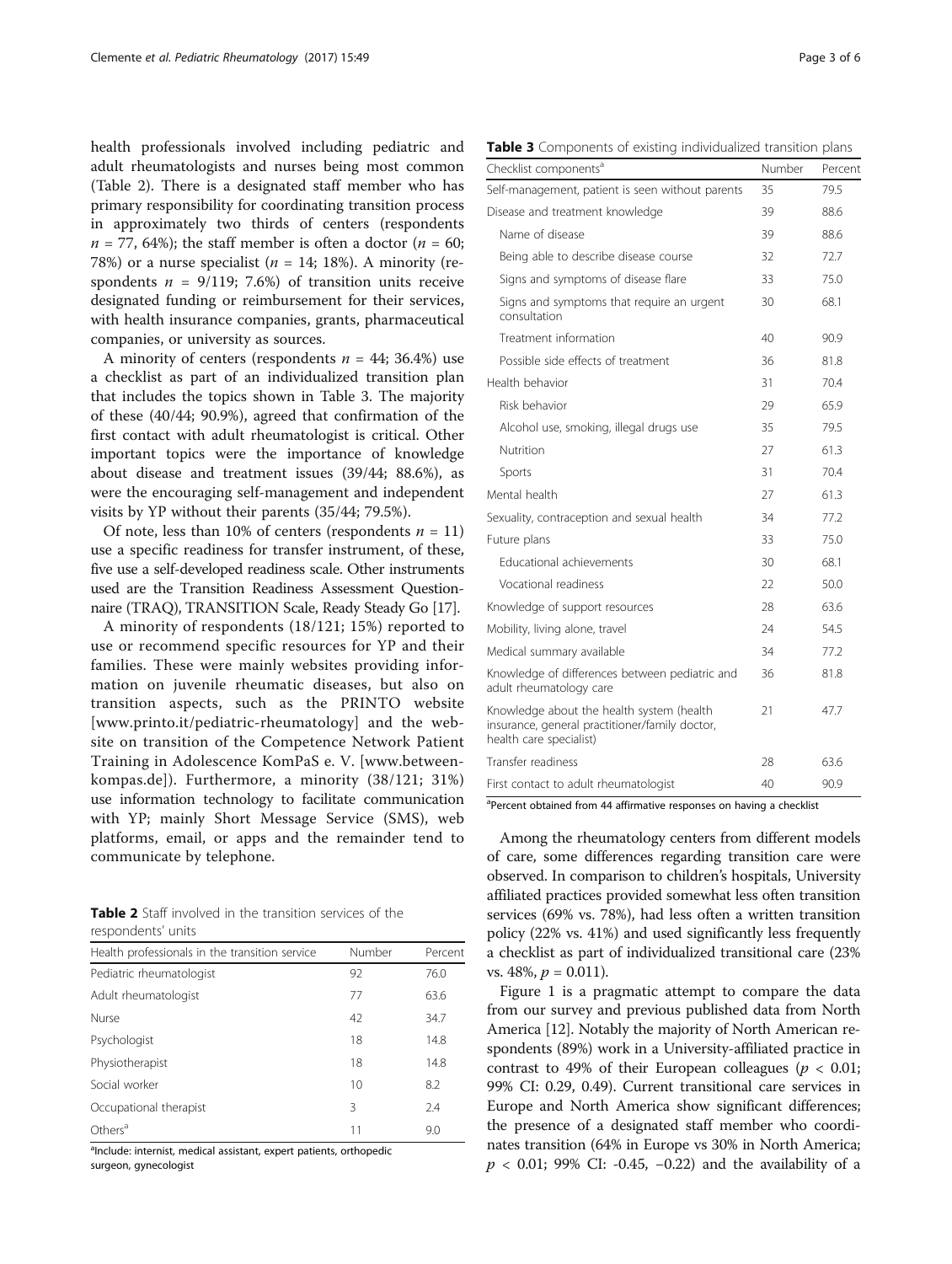<span id="page-3-0"></span>

written transition policy (26% in Europe vs 8% in North America; p < 0.001; 99% CI: -0.26, −0.08). Nevertheless, the percent of informal transition process is similar across surveys (46% vs. 42%; non-significant).

## **Discussion**

This is the first survey to focus on the current practices (rather than solely attitudes or opinions) in transitional care among European pediatric rheumatology providers. As in other chronic diseases that start in childhood, YP with jRMD need specific care during the period of transition from pediatric services to the adult specialty care setting. However, research about current practice and the implementation of transition recommendations are scarce and almost half of the YP with jRMD do not make a successful transfer to adult rheumatology and are, therefore, at increased risk of unfavorable outcomes [\[5,](#page-4-0) [18](#page-5-0), [19](#page-5-0)].

Recently, EULAR/PReS recommendations were issued for transitional care throughout Europe [[14\]](#page-5-0). These recommendations were published after the e-survey was conducted and so our data serve as useful benchmark of current practice. The recommendations highlight the need for a written transition policy, and yet less than a third of respondents in our survey indicated that their department had a formal transition program; an 'informal approach' was reported to be more common although further information was not given in the survey. It is hoped that the use of the recommendations and a consistent approach to the transition program is more likely to address the structure, assessments of patient readiness and service outcomes. We note that only a small percentage of transition clinics receive funding or reimbursement for the service and it is possible that one barrier to implement more

ambitious transition programs may be insufficient resources. Interestingly, the EULAR/PReS recommendations include the need to secure funding for provision of transitional care, in order to avoid some of the major barriers as highlighted by the North American survey and a frequent shortcoming in Europe [\[14](#page-5-0)].

The presence of a transition coordinator is another key element of transition and one of the EULAR/PReS recommendations; the aim being to ensure implementation and evaluation of the transition program and improving communication between health professionals, YP and families [[8,](#page-4-0) [14](#page-5-0)]. Most respondents of the survey have a designated staff member as transition coordinator. However, in contrast to the recommendations, emphasizing the important role of allied health professionals in transition coordination, we note that the designated staff member is often a doctor rather than a nurse, youth worker or other professional. The EULAR/PReS recommendations do not specify whether the coordinator is a doctor or allied health professional but that the individual is clearly identified within the team and has the appropriate skills to facilitate liaison between the pediatric and the adult care teams [[14](#page-5-0)].

Information and education of YP about their disease, treatments and promotion of independent visits to clinic without parents are ideal components of an individualized transition plan. However, it is important to include systematically other important areas of adolescence health, such as risk behavior, substance use, sports, nutrition or sexuality. The HEADSS assessment (Home, Education/ Employment, peer group, Activities, Drugs, Sexuality, Suicide/depression) was developed [\[20\]](#page-5-0) and has since been successfully used to facilitate communication with YP and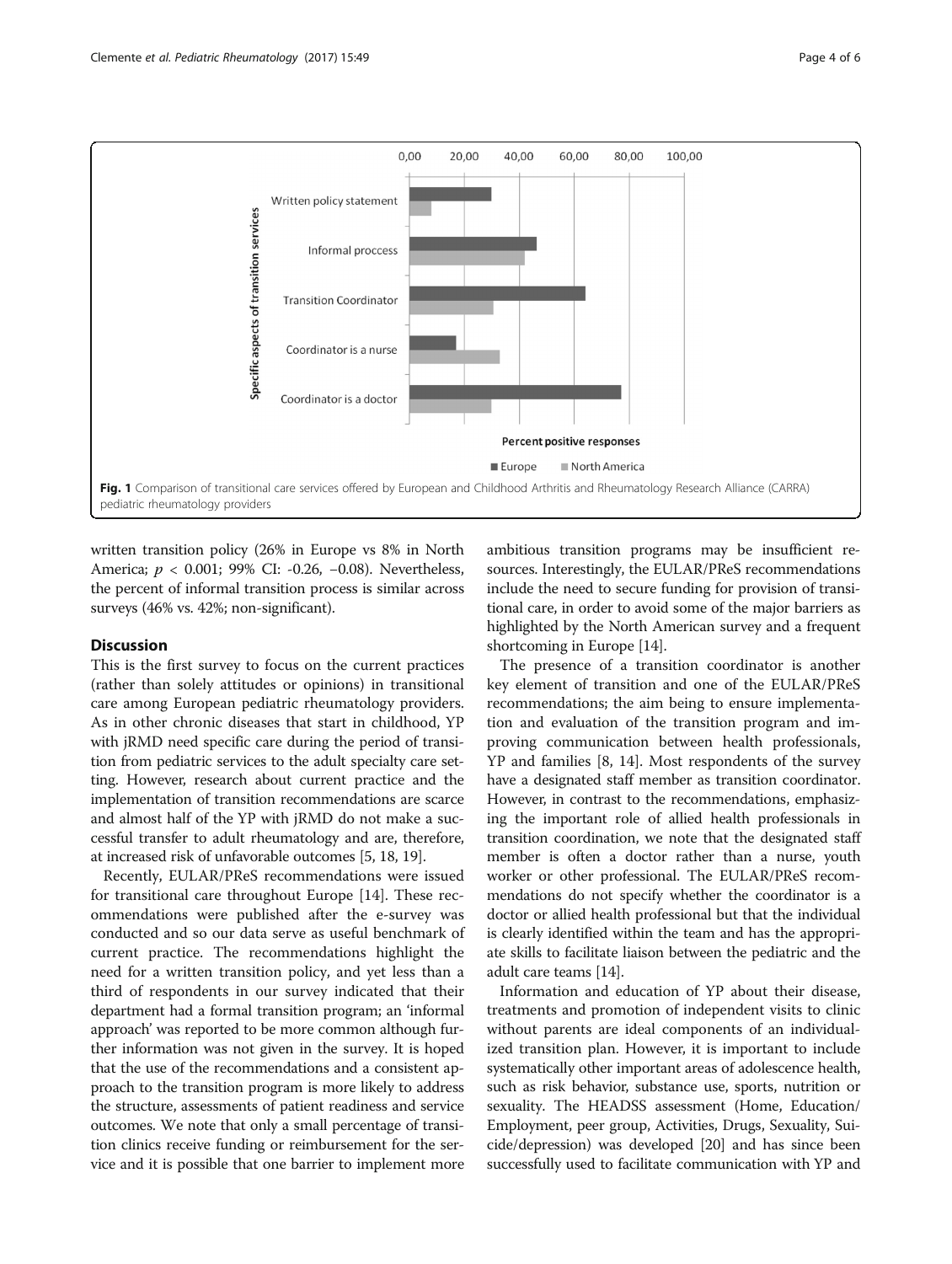<span id="page-4-0"></span>as guide to cover all topics pertinent to young people in the transition process. However, to address all relevant transition issues, it might be necessary to have a multidisciplinary team (i.e., psychologist to handle mental health or physiotherapist to advice about sports and routine exercises). This approach is clearly recommended in the EULAR/PReS document [\[14\]](#page-5-0). Our survey revealed that currently only a minority of centers offers multidisciplinary transitional care services; 35% of the centers have a nurse, 15% a psychologist and 8% a social worker available for addressing transition-relevant issues.

Our survey did not specifically address timing of transfer. However, it should be noted that only 9.5% use a readiness instrument to validate transfer, reflecting the informal approach to transition in the majority of centers. This issue was heavily discussed in the development of the EULAR/PReS recommendations, as some countries had a designated age for transfer in all cases and independently of YP readiness. Ultimately the EULAR/ PReS recommendations propose that age per se is not specifically used as the trigger for timing of the transfer. Conversely, age is an important indicator for the initiation of transitional care; namely that the transition process should start as early as possible [[14](#page-5-0)]. The recommendations also propose strategies to facilitate transfer including communication with adult services before actual transfer with relevant information about the YP or shared clinics between pediatric and adult health care professionals. In this way, the timing of transfer could be more flexible, and could be deferred until the disease is stable and/or the transition team consider the patient to be "ready".

Where possible and with the questions that can be compared, we were able to comment on differences between European and North American respondents. European providers more often do have a transition coordinator (often a doctor) and are more likely to use a written transition policy statement. In both surveys, respondents manifest a strong desire for rheumatologyspecific guidelines for transition [\[12\]](#page-5-0) and for these to be implemented across pediatric, adolescent and adult rheumatology health care settings.

In summary, this survey has demonstrated limitations of existing transition practices and paucity of resources. Nonetheless there is a strong commitment within the rheumatology communities (both adult and pediatric), to improve existing transitional care provision. The EULAR/ PReS recommendations are therefore timely and important as a much needed catalyst for change within the rheumatology community.

# Additional file

[Additional file 1:](dx.doi.org/10.1186/s12969-017-0179-8) Questionnaire on transition practices. (DOC 36 kb)

#### Acknowledgments

We thank all colleagues who contributed to the survey. We also thank Jana Hoerstermann for editing the survey and Chiara Palotti and the PRINTO team for disseminating it to the PRINTO centers of the EU countries.

#### Availability of data and material

The data of this survey are available from the last author on reasonable request.

## Funding

Funding for publication cost was provided by the German Leibniz Association. The work of the EULAR/PReS taskforce was supported by grants from EULAR/ PReS.

## Authors' contributions

All authors were involved in drafting the article and approved the final version to be published. Survey conception and design: DC, LL, HF, LC, KM. Acquisition of data: KM. Analysis and interpretation of data: DC, LL, HF, LC, KM.

### Competing interests

The authors declare that they have no competing interests.

### Consent for publication

Not applicable.

#### Ethics approval and consent to participate

Not applicable.

## Publisher's Note

Springer Nature remains neutral with regard to jurisdictional claims in published maps and institutional affiliations.

#### Author details

1 Paediatric Rheumatology Unit, Hospital Infantil Universitario "Niño Jesús", Madrid, Spain. <sup>2</sup>IDISSC, Hospital Clínico San Carlos; Health Sciences, Universidad Camilo José Cela, Madrid, Spain. <sup>3</sup>Musculoskeletal Research Group, Institute Cellular Medicine, Newcastle University, and Great North Children's Hospital, Newcastle Hospitals NHS Foundation Trust, Newcastle upon Tyne, UK. <sup>4</sup>Instituto de Salud Musculoesquelética, Madrid, Spain.<br><sup>5</sup>Department of Phoumateleau and Clinical Immunology, and German <sup>5</sup>Department of Rheumatology and Clinical Immunology, and German Rheumatism Research Centre, Charité University Medicine Berlin, a Leibniz Institute, Berlin, Germany.

## Received: 7 March 2017 Accepted: 5 June 2017 Published online: 09 June 2017

#### References

- 1. Thierry S, Fautrel B, Lemelle I, Guillemin F. Prevalence and incidence of juvenile idiopathic arthritis: a systematic review. Joint Bone Spine. 2014; 81(2):112–7.
- 2. Pineles D, Valente A, Warren B, Peterson MG, Lehman TJ, Moorthy LN. Worldwide incidence and prevalence of pediatric onset systemic lupus erythematosus. Lupus. 2011;20(11):1187–92.
- 3. Selvaag AM, Aulie HA, Lilleby V, Flato B. Disease progression into adulthood and predictors of long-term active disease in juvenile idiopathic arthritis. Ann Rheum Dis. 2016;75(1):190–5.
- 4. Wipff J, Sparsa L, Lohse A, Quartier P, Kahan A, Deslandre CJ. Impact of juvenile idiopathic arthritis on quality of life during transition period at the era of biotherapies. Joint Bone Spine. 2016;83(1):69–74.
- 5. Son MB, Sergeyenko Y, Guan H, Costenbader KH. Disease activity and transition outcomes in a childhood-onset systemic lupus erythematosus cohort. Lupus. 2016;25(13):1431–9.
- 6. McDonagh JE, Hackett J, McGee M, Southwood T, Shaw KL. The evidence base for transition is bigger than you might think. Arch Dis Child Educ Pract Ed. 2015;100(6):321–2.
- 7. Stewart D. Transition to adult services for young people with disabilities: current evidence to guide future research. Dev Med Child Neurol. 2009; 51(Suppl 4):169–73.
- 8. McDonagh JE. Young people first, juvenile idiopathic arthritis second: transitional care in rheumatology. Arthritis Rheum. 2008;59(8):1162–70.